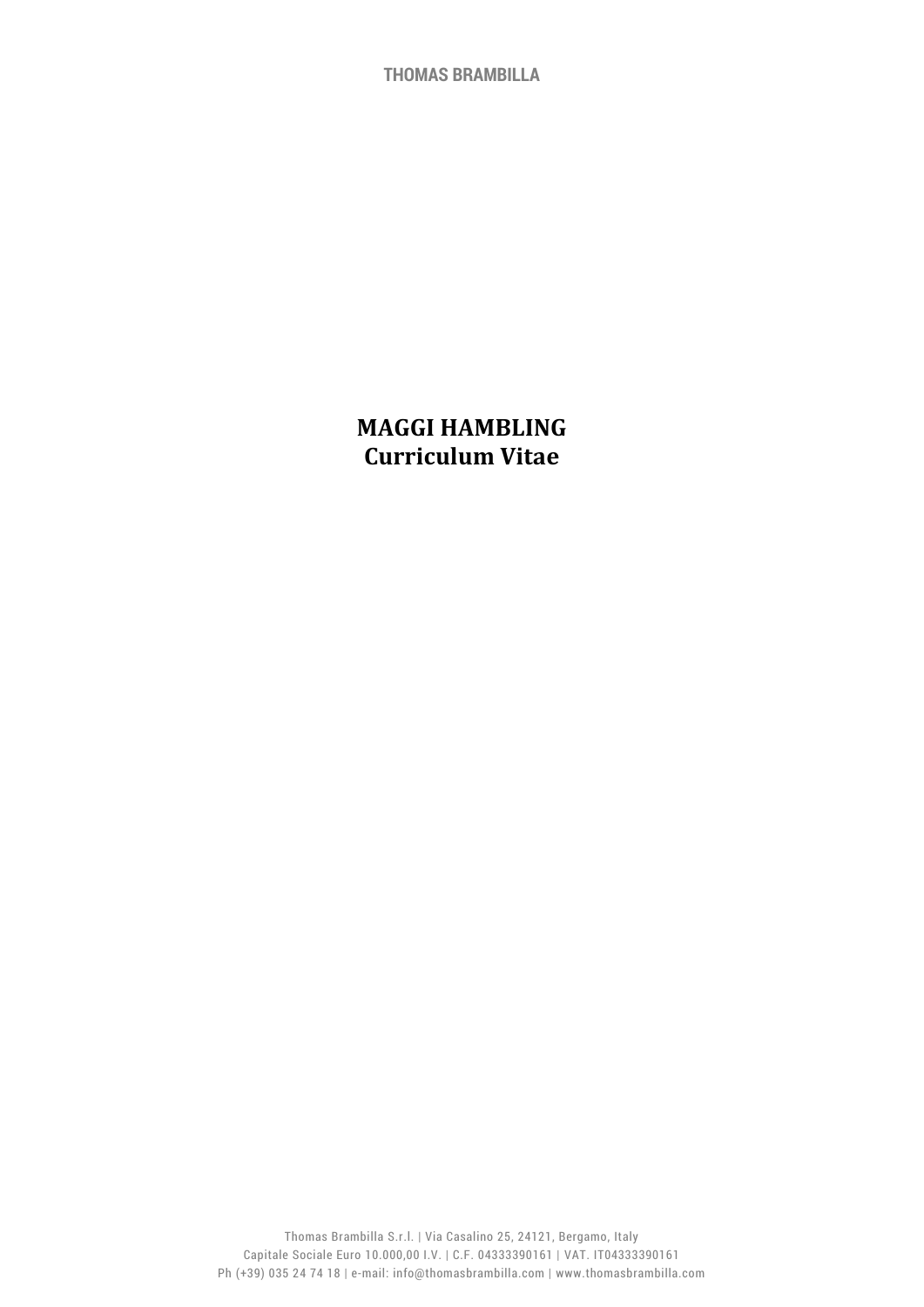Maggi Hambling (1945) is born in Sudbury, Suffolk, United Kingdom The artist lives and works in London and Suffolk, United Kingdom

## **EDUCATION**

1962 -1964— Studied at Ipswich School of Art, Suffolk, United Kingdom 1964 -1967— Studied at Camberwell School of Art, London, United Kingdom 1967 -1969— Studied at Slade School of Fine Art, London, United Kingdom

# **SOLO EXHIBITIONS**

2021

Portraits, Thomas Brambilla Gallery, Bergamo, Italy

2020

Maggi Hambling: 2020, Marlborough Gallery, London, United Kingdom

## 2019

Maggi Hambling: For Beauty is Nothing but the Beginning of Terror, CAFA Art Museum, Beijing, China

2018

New Portraits, Marlborough Fine Art, London, United Kingdom

2017

Edge, Marlborough Fine Art, London, United Kingdom

2016

Maggi Hambling, Touch: Works on Paper, The British Museum, London, United Kingdom

2015

Maggi Hambling: War Requiem and Aftermath, King's College, London, United Kingdom

2014

Maggi Hambling: Walls of Water, The National Gallery, London, United Kingdom

2013

Wall of Water, The Hermitage, St. Petersburg, Russia

2010

Maggi Hambling: The Wave, Fitzwilliam Museum, Cambridge, United Kingdom Maggi Hambling: Sea Sculpture – paintings and etchings, Marlborough Fine Art, United Kingdom

2009

George Always - Portraits of George Melly by Maggi Hambling, Walker Art Gallery, Liverpool, United Kingdom Maggi Hambling: North Sea Paintings, New works on paper, The Gallery, Snape Maltings, United Kingdom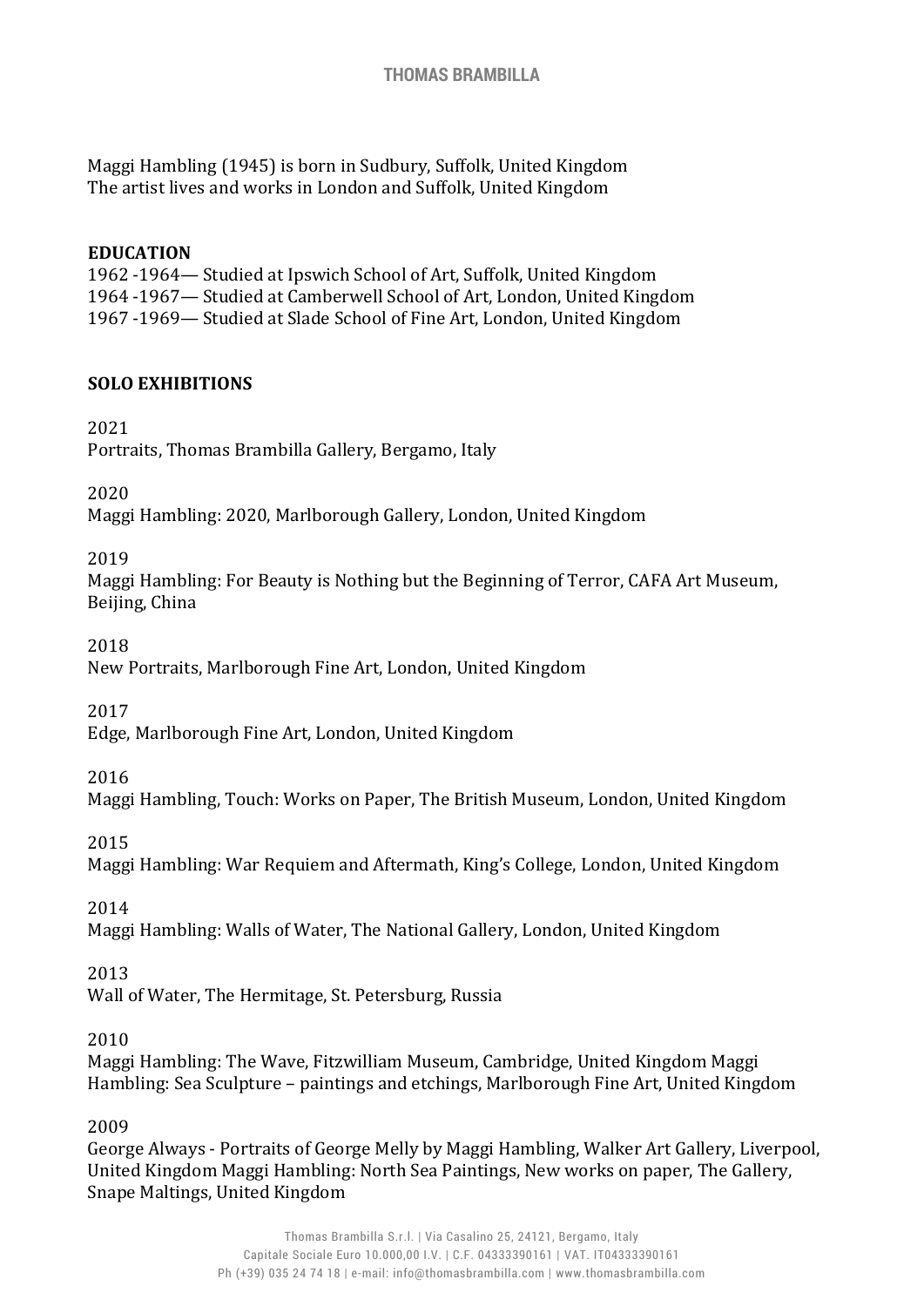# 2007

Maggi Hambling: No Straight Lines, Octagon Gallery, The Fitzwilliam Museum, Cambridge, United Kingdom; travelled to Victoria Art Gallery, Bath, United Kingdom; Abbot Hall Art Gallery, Kendal, United Kingdom Maggi Hambling: Waves, Marlborough Fine Art, London, United Kingdom Maggi Hambling Waves Breaking – paintings, Northumbria University Gallery, Newcastle upon Tyne, United Kingdom

# 2006

Maggi Hambling: Portraits of People and the Sea, Marlborough Fine Art, London, United Kingdom

# 2004

Maggi Hambling: Thorpeness Sluice & North Sea Waves, Peter Pears Gallery, Aldeburgh, United Kingdom

# 2003

North Sea Paintings, Aldeburgh Festival Exhibition, Suffolk, United Kingdom

# 2001

Good Friday – Paintings, Drawings & Sculpture 1965-2001, Lady Margaret Hall, Oxford United Kingdom; travelled to Gainsborough's House, Sudbury, United Kingdom Henrietta Moraes by Maggi Hambling, Drawings, Paintings and Bronzes, Marlborough Fine Art, London, United Kingdom Father -Drawings and Paintings, Morley College Gallery, London, United Kingdom

# 1998

A Conversation with Oscar Wilde, Marlborough Fine Art, London, United Kingdom

# 1997

Maggi Hambling - A Matter of Life and Death, Bothy Gallery, Yorkshire Sculpture Park, Yorkshire, United Kingdom A Statue for Oscar Wilde, National Portrait Gallery, London, United Kingdom

# 1995

Sculpture in Bronze 1993-95, Marlborough Fine Art, London, United Kingdom

# 1993 -1994

Towards Laughter, Maggi Hambling, Northern Centre for Contemporary Art, Sunderland, United Kingdom

# 1993

Dragon Morning, Works in Clay, CCA Galleries, Tilford, United Kingdom

# 1992

The Jemma Series, Monotypes, Bernard Jacobson Gallery, London, United Kingdom

#### 1991

An Eye Through a Decade, Yale Center for British Art, Newhaven, Connecticut, United States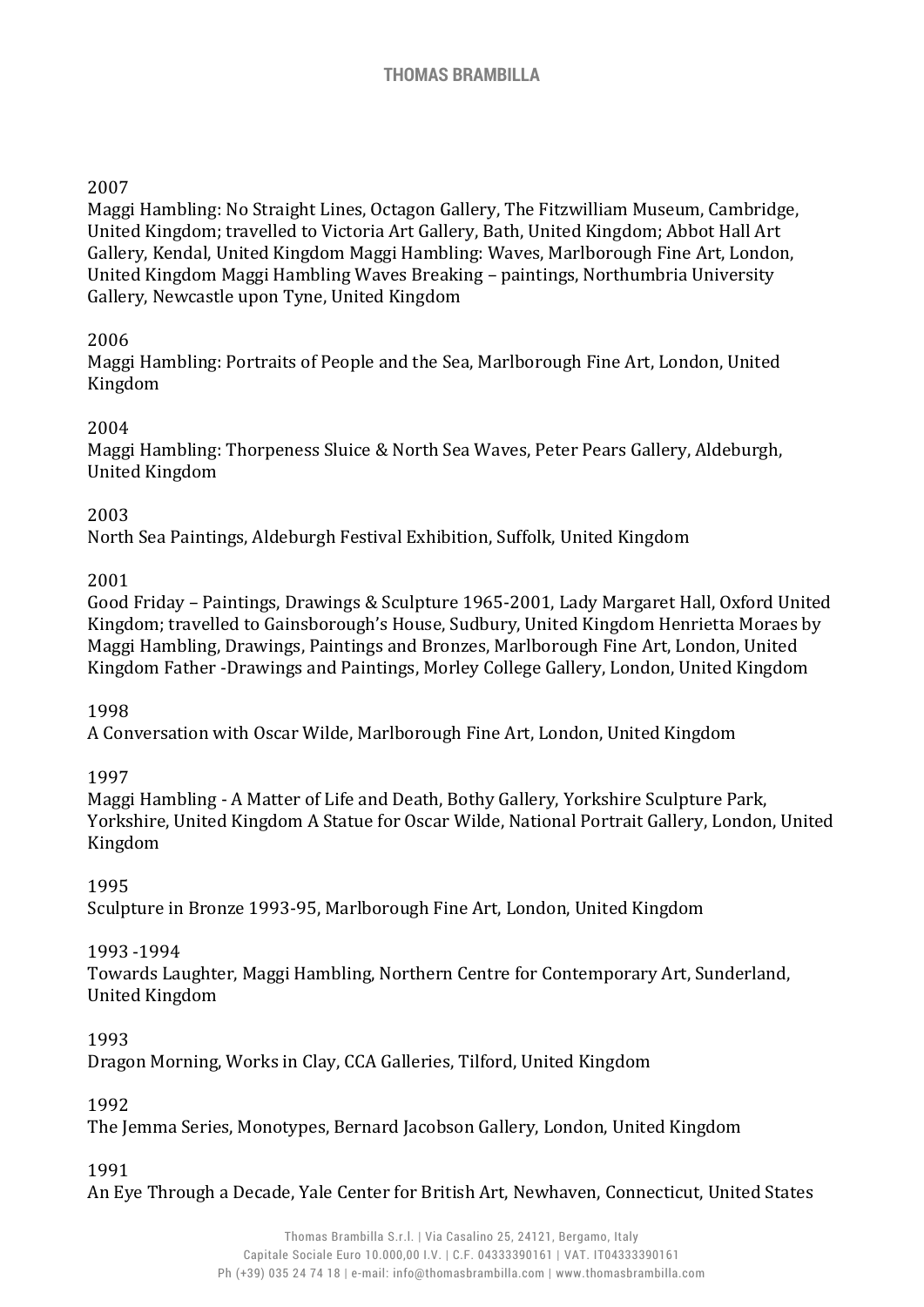## 1990

New Paintings 1989-90, Bernard Jacobson Gallery, London, United Kingdom

# 1988

Maggi Hambling, Richard Demarco Gallery, Edinburgh, United Kingdom; travelled to Maclaurin Art Gallery, Ayr, United Kigndom Maggi Hambling: Moments of the Sun, Arnolfini Gallery, Bristol, United Kingdom and tour

# 1987

Maggi Hambling, Serpentine Gallery, London, United Kingdom

# 1983

Pictures of Max Wall, National Portrait Gallery, London, United Kingdom and tour

1981

Drawings and Paintings on View, National Gallery, London, United Kingdom

1977

New Oil Paintings, Warehouse Gallery, London, United Kingdom

1973

Paintings and Drawings, Morley Gallery, London, United Kingdom

1967

Paintings and Drawings, Hadleigh Gallery, Suffolk, United Kingdom

# **SELECTED GROUP EXHIBITIONS**

2018-19 The Quick & the Dead, Jerwood Gallery, Hastings, United Kingdom

2015 A Summer Exhibition, Marlborough Fine Art, London, United Kingdom

2006 Drawing Inspiration, Abbot Hall Art Gallery, Kendal, United Kingdom

2004 Summer Exhibition, Marlborough Fine Art, London, United Kingdom

# 2001

Out of Line, Drawings from the Arts Council Collection, Travelling Exhibition London International Small Print Biennale, Morley Gallery, London, United Kingdom Behind the Mask, The Hatton Gallery, Newcastle, United Kingdom; travelled to The Bowes Museum, Durham, United Kingdom About Face – Get your head around Sculpture, Croydon Clock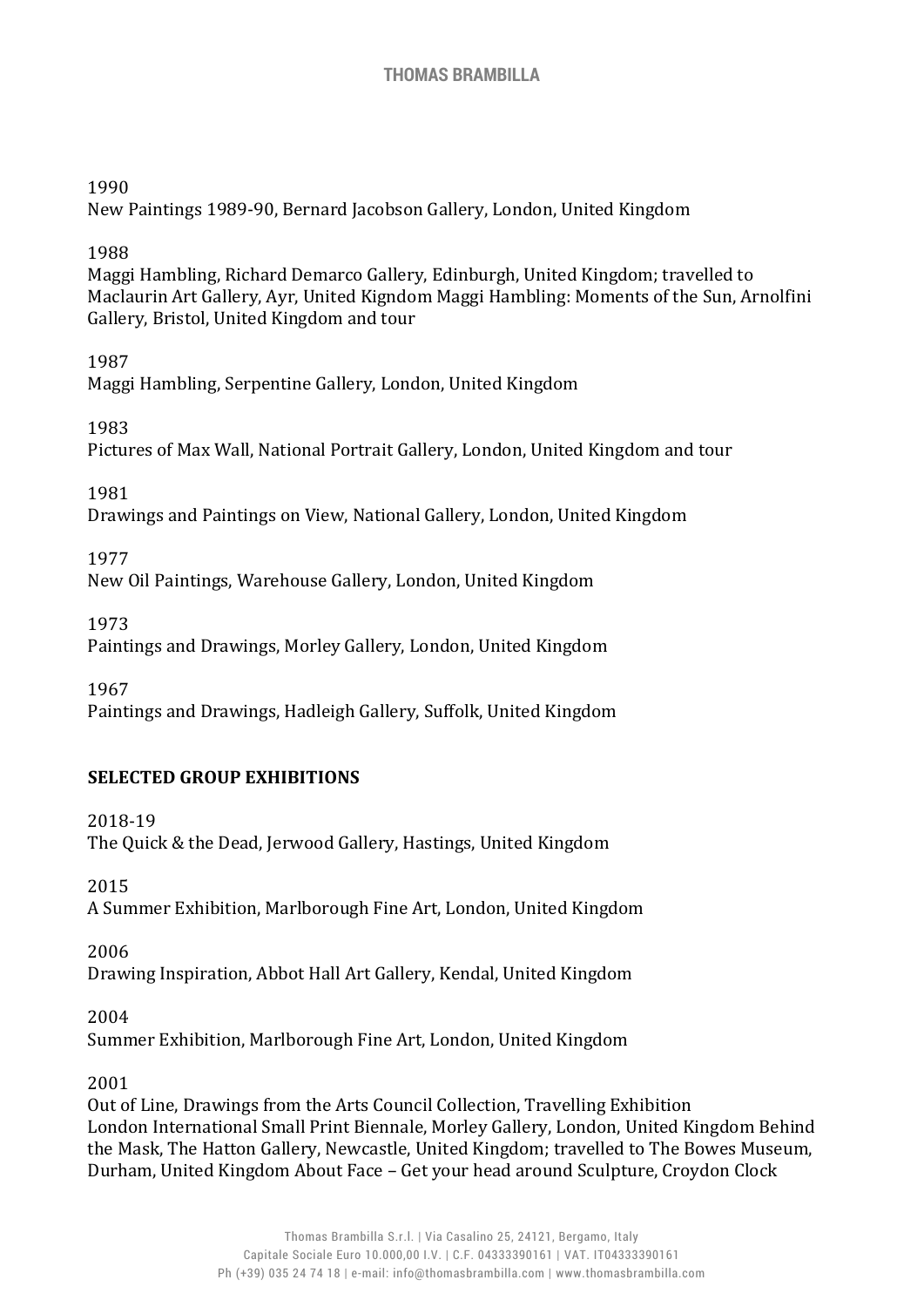Tower, London, United Kingdom The Enduring Image, Abbot Hall Art Gallery, Kendal, United Kingdom

# 2000-01

Painting the Century – 101 Portrait Masterpieces 1900-2000, National Portrait Gallery, London, United Kingdom

## 1998

Suffolk - A Female Focus, Ipswich Museum, Suffolk, United Kingdom

## 1996

Head First - Portraits from the Arts Council Collection, City Art Gallery, Leicester, United Kingdom; travelled to Southampton City Art Gallery, United Kingdom; Abbot Hall Gallery, Kendal, United Kingdom, Hatton Gallery, Newcastle, United Kingdom; Victoria Art Gallery, Bath, United Kingdom; The Graves Art Gallery, Sheffield, United Kingdom; Ferens Art Gallery, Hull, United Kingdom Artaid '98, Edinburgh City Art Centre, United Kingdom

#### 1997

British Figurative Art, Part One: Painting -The Human Figure, Flowers East, London, United Kingdom Animals in Art, Harris Museum and Art Gallery, Preston, United Kingdom

## 1994

Here and Now, Serpentine Gallery, London, United Kingdom

# 1993

Images of Christ, St. Paul's Cathedral, London, United Kingdom The Portrait Now, National Portrait Gallery, London, United Kingdom

#### 1992

Eighty Years of Collecting, The Contemporary Art Society, Hayward Gallery, London, United Kingdom and tour Life into Paint: British Figurative Painting of the 20th Century, British Council, Israel Museum, Jerusalem

#### 1991

Modern Painters, Manchester City Art Gallery, Manchester, United Kingdom

#### 1990

Nine Contemporary Painters, City of Bristol Museum and Art Gallery, United Kingdom

#### 1989

Within These Shores, A Selection of Works from the Chantrey Bequest 1883- 1985, Sheffield City Art Gallery, United Kingdom Salute to Turner, Thomas Agnew & Sons, London, United Kingdom

Picturing People-British Figurative Art Since 1945, British Council, Malaya, Hong Kong and Singapore

#### 1988

Artists and National Parks, Victoria and Albert Museum, London and tour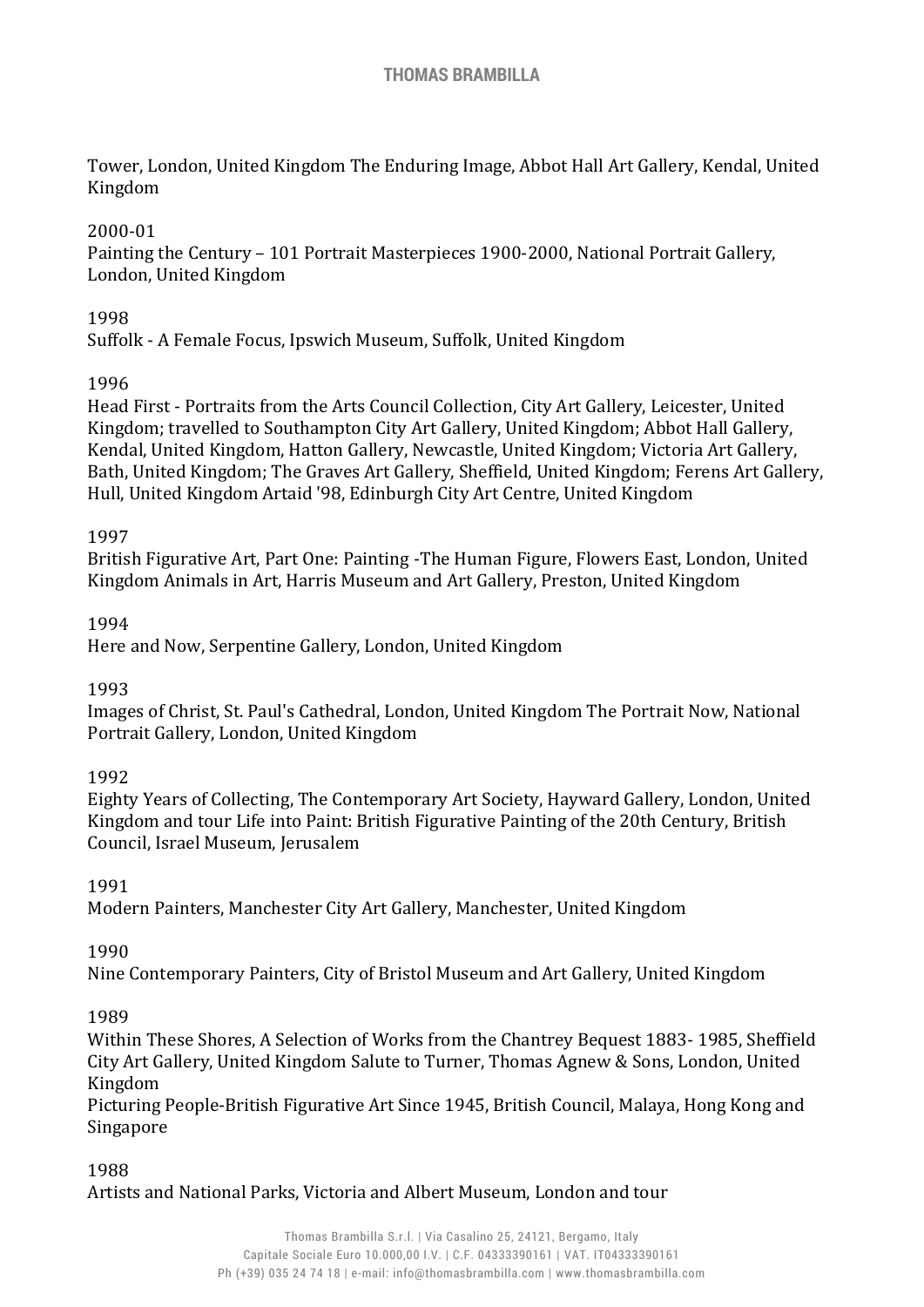#### 1987 The Self Portrait, Artsite, Bath, United Kingdom and tour

1986

Visual Aid for Band Aid, Royal Academy, London, United Kingdom Artist and Model, Whitworth Art Gallery, Manchester, United Kingdom In Close Up, National Portrait Gallery, London, United Kingdom

1985

A Singular Vision, Royal Albert Memorial Museum, Exeter, United Kingdom In Their Circumstances, Usher Hall, Lincoln, United Kingdom Human Interest, 50 Years of British Art About People, Cornerhouse, Manchester, United Kingdom

## 1984

The Hard-Won Image, Tate Gallery, London, United Kingdom

## 1983

Pintura Britanic Contemporanea, Museo Municipal, Madrid, Spain 3 Decades of Artists, Royal Academy, London Britain Salutes New York, Marlborough Gallery, New York, United States

1982

Private Views, Arts Council, touring exhibition, United Kingdom

1981

The Subjective Eye, Midland Group, Nottingham, United Kingdom and tour

1980

British Art, 1940-80, Hayward Gallery, London, United Kingdom

1979

Narrative Paintings, Arnolfini Gallery, Bristol, United Kingdom and tour The British Art Show, Mappin Art Gallery, Sheffield, United Kingdom

1978

6 British Artists, British Council Drawing Exhibition, Yugoslavia

1976

The Human Clay, Hayward Gallery, London, United Kingdom

#### 1974

Critic's Choice, Tooths Gallery, London, United Kingdom British Painting '74, Hayward Gallery, London, United Kingdom

1973

Artist's Market, Warehouse Gallery, London, United Kingdom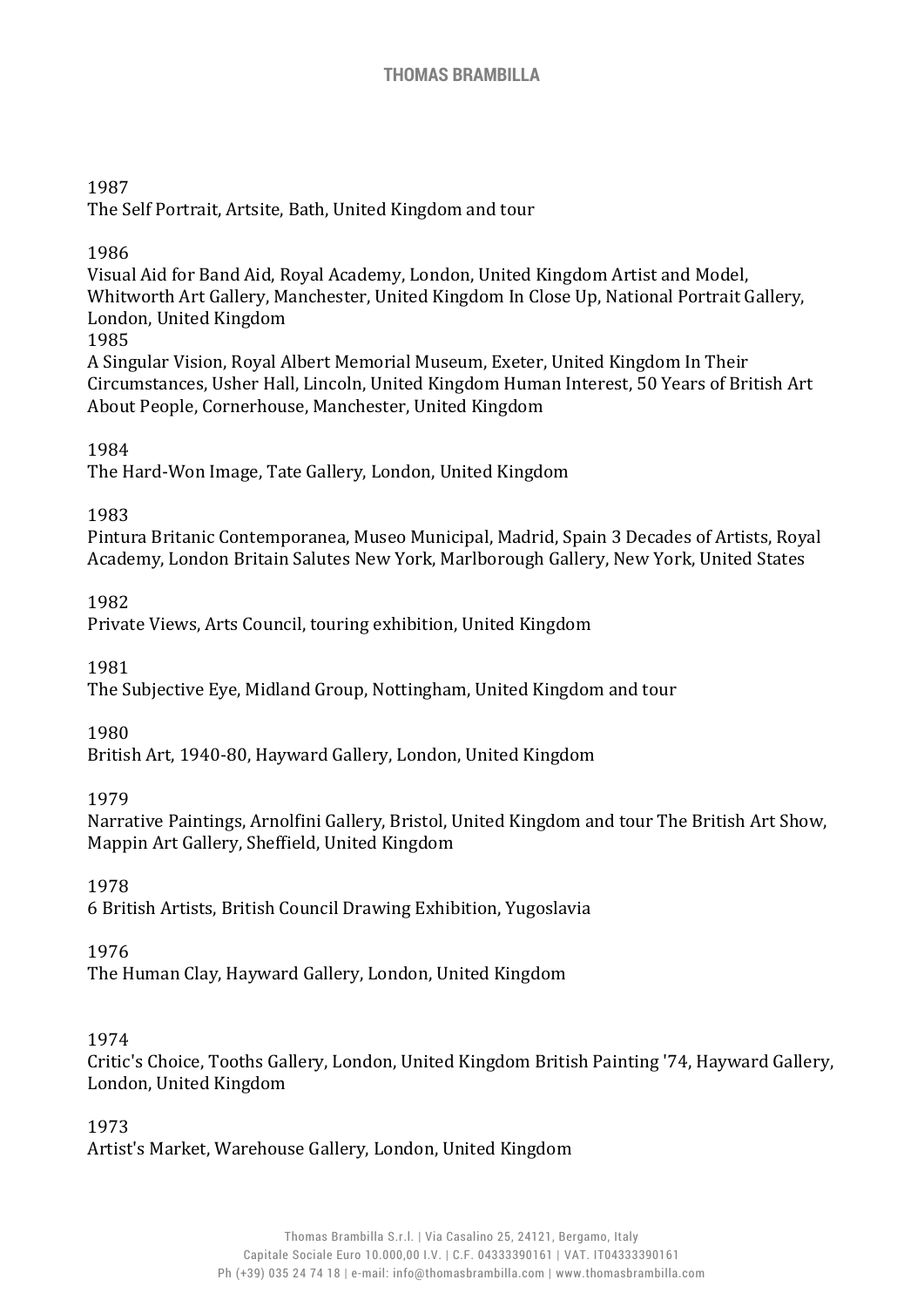## **AWARDS/RESIDENCIES**

1995 Jerwood Painting Prize, Hastings, United Kingdom

1980 -1981 First Artist in Residence, National Gallery, London, United Kingdom

1977 Arts Council Award, London, United Kingdom

## **SELECTED COMMISSIONS AND PUBLIC SCULPTURES**

2013

The Winchester Tapestries, unveiled at Winchester Cathedral, Hampshire, United Kingdom The Resurrection Spirit, unveiled at St. Dunstan's Church, Mayfield, East Sussex, United Kingdom

2001 Scallop (for Benjamin Britten), unveiled at Aldeburgh beach, Suffolk, United Kingdom

# **MONOGRAPHS AND SELECTED EXHIBITION CATALOGS**

2016

Maggi Hambling, Touch: Works on Paper, The British Museum, exh.cat. (London: Lund Humphries, 2016)

2015

James Cahill and Maggi Hambling, War Requiem and Aftermath (London: Unicorn Press, 2015)

2001

John Berger, Maggi and Henrietta (London: Bloomsbury, 2001)

#### 2000

Robin Gibson and Norbert Lynton, Painting the Century, 101 Portrait Masterpieces 1900- 2000, National Gallery, exh.cat. (London: National Gallery Publications, 2000)

### 1997

Martin Gayford, British Figurative Art, Part One: Painting - The Human Figure, Flowers East exh.cat. (London: Flowers Gallery Publications, 1997)

1991